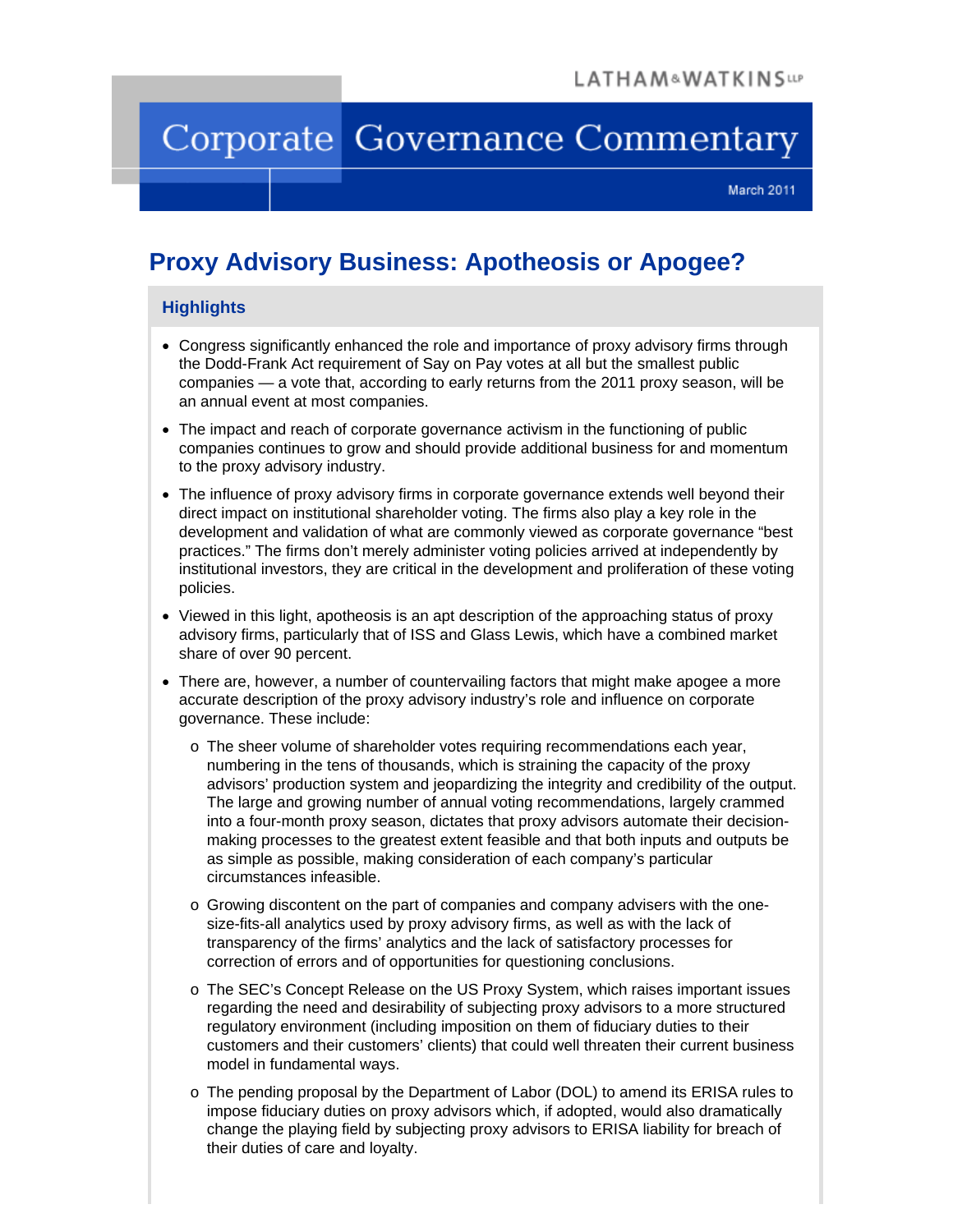- $\circ$  A fundamental rethinking of the conventional view that an investment adviser's fiduciary duty requires the adviser to vote all portfolio shares on all ballot issues. The reevaluation is resulting in a growing sentiment, reinforced by a 2008 DOL interpretation, that an investment adviser's fiduciary duty requires it first affirmatively to conclude that the potential economic benefits to share value arising from the act of voting outweighs the costs of voting (including the risk that the vote could decrease share value), with voting being appropriate only for those matters at a particular company that are determined to have greater benefit than cost.
- A revised interpretation of an investment adviser's fiduciary duty that would give each institutional investor community from the tyranny of the current model of having to vote all investment adviser the freedom not to expend the time and money to vote shares on ballot issues which it judges do not have positive economic benefit would liberate the portfolio shares on all matters.
- This, in turn, would deprive proxy advisors of the inexorable business generator resulting from currently perceived mandatory voting requirements. Such a development could undermine the necessity for institutional investor dependence on proxy advisors and lead to a diminution of the corporate governance community's hegemony over institutional share voting.

## **Introduction**

Proxy advisory firms, particularly the two dominant players — ISS and Glass Lewis — seem to many observers to be in the proverbial cat-bird seat.<sup>1</sup>

- The closure of Proxy Governance, Inc. at the end of 2010 gave these two firms a duopoly, which should be good for their businesses.
- The number of shareholder votes at public companies, which is the bread and butter of the continue to grow with the advent of mandatory Say on Pay and Say on Pay frequency votes, proxy advisory business model, has increased markedly over the past decade, and will not to mention proxy access if it survives its pending judicial review.
- The combined influence of these two proxy advisory firms on shareholder voting is often determinative of the outcome, particularly in contested vote situations.<sup>2</sup>
- The voting policies of the two firms drive company decision making on at least three critical fronts:
	- $\circ$  Companies and compensation consultants increasingly tailor their compensation policies, particularly incentive compensation plans, annual discretionary bonuses and severance plans and contracts, to fit the two proxy advisors' voting policies and metrics.<sup>3</sup>
	- $\circ$  Companies' responses to shareholder proposals are often determined by a desire or need to conform to the voting policies of the two proxy advisors, particularly the hovering threat of a vote no campaign if a company ignores a successful shareholder proposal.
	- $\circ$  Companies frequently adjust their governance policies to fit the governance policies espoused by the proxy advisory firms in order to avoid withhold vote and vote no campaigns against some or all of the directors.
- The proxy advisory firms are a critical part of the process of establishing corporate governance best practices and standards within the corporate governance community. Their adoption of new "best" practices as part of their voting policies validates the practice as being truly "best," and gives the practice additional weight and legitimacy.
- In addition to their key role in the creation and implementation of corporate governance policies, proxy advisory firms dominate critical proxy "plumbing" mechanics for institutions throughout the US and in many foreign markets through their voting services platforms.

Conventional wisdom holds that corporate governance principles will continue to evolve and become ever more sophisticated and pervasive for all US public companies of size (approximately 7,300 public US companies are subject to Dodd-Frank mandated Say on Pay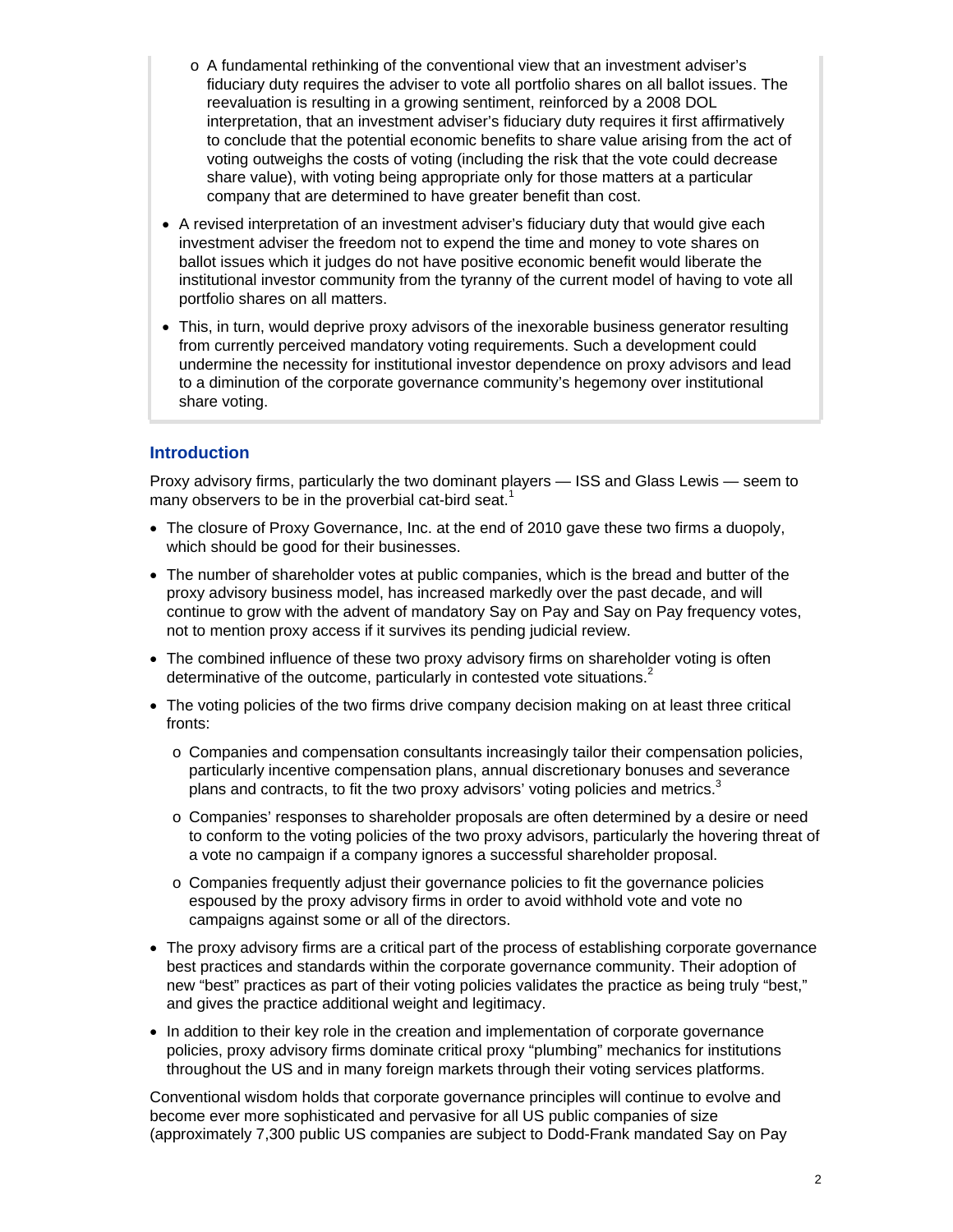votes, of which approximately 1,500 are covered by the two-year deferral for smaller reporting companies with less than \$75 million in public float). The existing volume of shareholder votes

and the projected future development of more corporate governance policies as grist for the proxy advisory mill seemingly assure the continued vitality and growth in influence of the proxy advisory industry.

from rapid growth, there are increasing signs that the very But, like so many other industries that have benefitted success of the proxy advisory function may contain the seeds of its future decline. The issue we address in this *Corporate Governance Commentary* is whether proxy advisory firms are about to reach their apotheosis as the dominant force for establishment and enforcement of corporate governance best practices or, on the contrary, whether their recent successes mark an approaching apogee and will it be all down-hill from there?

#### **Gathering Clouds**

Although it may be too soon to predict with certainty that the proxy advisory firms' dominance in setting and number of recent considerations raise doubts as to the enforcing corporate governance standards is peaking, a continued growth of the firms' sway and may well presage a contraction of their reach and influence.

*Governance Commentary* **contrary, whether their** and will it be all down-hill **" The issue we address in this** *Corporate*  **is whether proxy advisory firms are about to reach their apotheosis as the dominant force for establishment and enforcement of corporate governance best practices or, on the recent successes mark an approaching apogee from there?"** 

## **Practical Limitations of Proxy Advisor Business Model**

- There are simply too many voting recommendations to be made in too concentrated a time period. In 2009, ISS issued proxy research and voting recommendations for more than 37,000 companies on a world-wide basis, and Glass Lewis provided similar services for more than 16,000 companies around the world.
- Even assuming that only 6,000-7,000 of these companies are US-based, the task is still Herculean by any standards.
	- meetings in the spring, between March and June, compressing the bulk of the US proxy advisory work into a short four month time span and imposing an extraordinary seasonal o The vast bulk of the US companies have calendar fiscal years and hold shareholder burden on the proxy advisors.
	- each nominee. Multiply the number of individual determinations by a minimum of two or maximum of as many as 20 for large annually elected boards and then multiply the number o The election of directors, even when not contested, implies individual voting decisions for three nominees at companies which have a relatively small classified board up to a of individual director evaluations at each company by the universe of covered US companies of something between, say, 6,000 and 7,000. And this deals only with uncontested director votes for US companies.
	- o Many companies have additional company proposals on their ballots, ranging from "simple" approval of auditors to complicated incentive compensation plans, restructurings, acquisitions or dispositions.
	- o Many companies also have one or more shareholder proposals on their ballots.
	- $\circ$  The advent of universal Say on Pay votes will add thousands to the number of annual votes, particularly if, as seems likely, the prevailing frequency of Say on Pay votes is annual, not biennial or triennial.
	- o Moreover, while some votes may be relatively easy to deal with through application of one-size-fits-all voting policies, others, at least theoretically, are more complex, such as: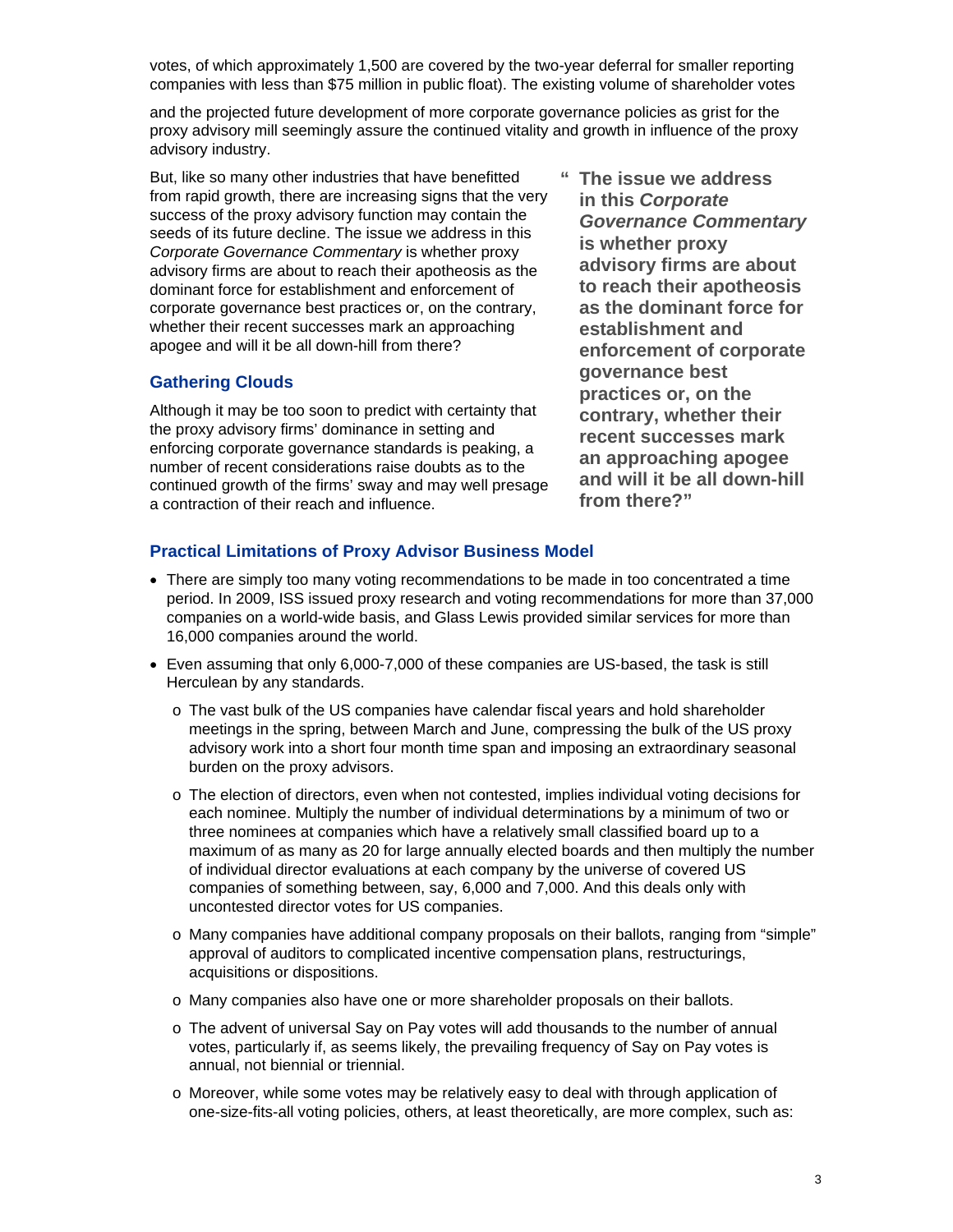- Incentive compensation plans
- Director votes where, presumably, each nominee is analyzed individually in the context of background and particular skill sets, fit with other directors and with the company's business and strategic goals, and performance record, including attendance. $4$
- payments, as set for in the Compensation Discussion and Analysis and accompanying • Say on Pay votes where the company's compensation and benefit policies and tables, are theoretically to be evaluated.
- Election contests where choices among candidates are required and the analysis of each candidate's merits is more fraught than in uncontested elections.
- Merger, sale of assets and other reorganizations and restructurings which require complex analysis in terms of value creation and alternative courses of action.
- As a result of the large number of voting recommendations that must be made in a short time period, it is inconceivable that proxy advisors' recommendations can or will be based on a thorough analysis of the facts and circumstances of each company in the context of each voting decision.
	- $\circ$  Rather, as everyone connected with the institutional shareholder voting process knows or - should know, proxy advisors' voting recommendations are driven by inflexible, one-size-fits all voting policies and simplistic analytic models designed to utilize standard and easily accessible inputs that can be derived from readily available data and to avoid any need for particularized research or the application of meaningful judgment.
	- $\circ$  In essence, proxy advisory firms cope with their problem of large numbers and seasonality through automation of as large a portion of the vote recommendation process as feasible.<sup>5</sup>
	- o While proxy advisors may claim that each company and each vote is arrived at individually and reflects the particulars of the situation, this is true only in the most superficial sense. The analyses, in fact, are driven by checking boxes or inputting readily obtainable and relatively simple-to-find data, running this data through simplistic models and sticking inflexibly to whatever outcome is "spit out" of the process.
	- $\circ$  Mistakes in input are common, but hard to find unless specifically mentioned in a voting companies to engage proxy advisory firms in a constructive dialog about why application of recommendation and still harder to correct.<sup>6</sup> Moreover, there is no effective process for certain voting policies to the company may be inapposite.<sup>7</sup>
- Not only is the proxy advisory voting recommendation process mechanical, and sometimes flawed in terms of accuracy of inputs and cogency of analytic models, but also the process is anything but transparent in its operation or outcome.<sup>8</sup>
	- $\circ$  There is statistical and anecdotal data that institutional investors don't always understand the way in which proxy advisory firms weight various considerations in reaching their voting recommendations. As a consequence, clients who use proxy advisory services may not understand the corporate governance philosophy applied internally by the proxy advisory firms to reconcile competing governance objectives.<sup>8</sup>
	- $\circ$  There is no compendium of a proxy advisory firm's voting recommendations, so there is no way to tell if a proxy advisory firm is consistent in its voting recommendations across the thousands of companies for which it issues voting recommendations
	- $\circ$  Because there is no compendium of voting recommendations, there is also no way to track the efficacy of voting recommendations in determining voting outcomes and no way to link voting policies with creation or destruction of shareholder value.
	- $\circ$  In sum, not only is most of the methodology of the proxy advisory firms opaque and redolent of the proverbial "black box," but also the output of the black box is opaque and impossible to test for accuracy, consistency and value creation.
- Finally, and hardly least important, there is evidence that proxy advisory firms, even with the stripped down, pipe rack proxy advisory services they currently provide, are not particularly profitable.<sup>10</sup> As a consequence, investments to improve the substantive quality of their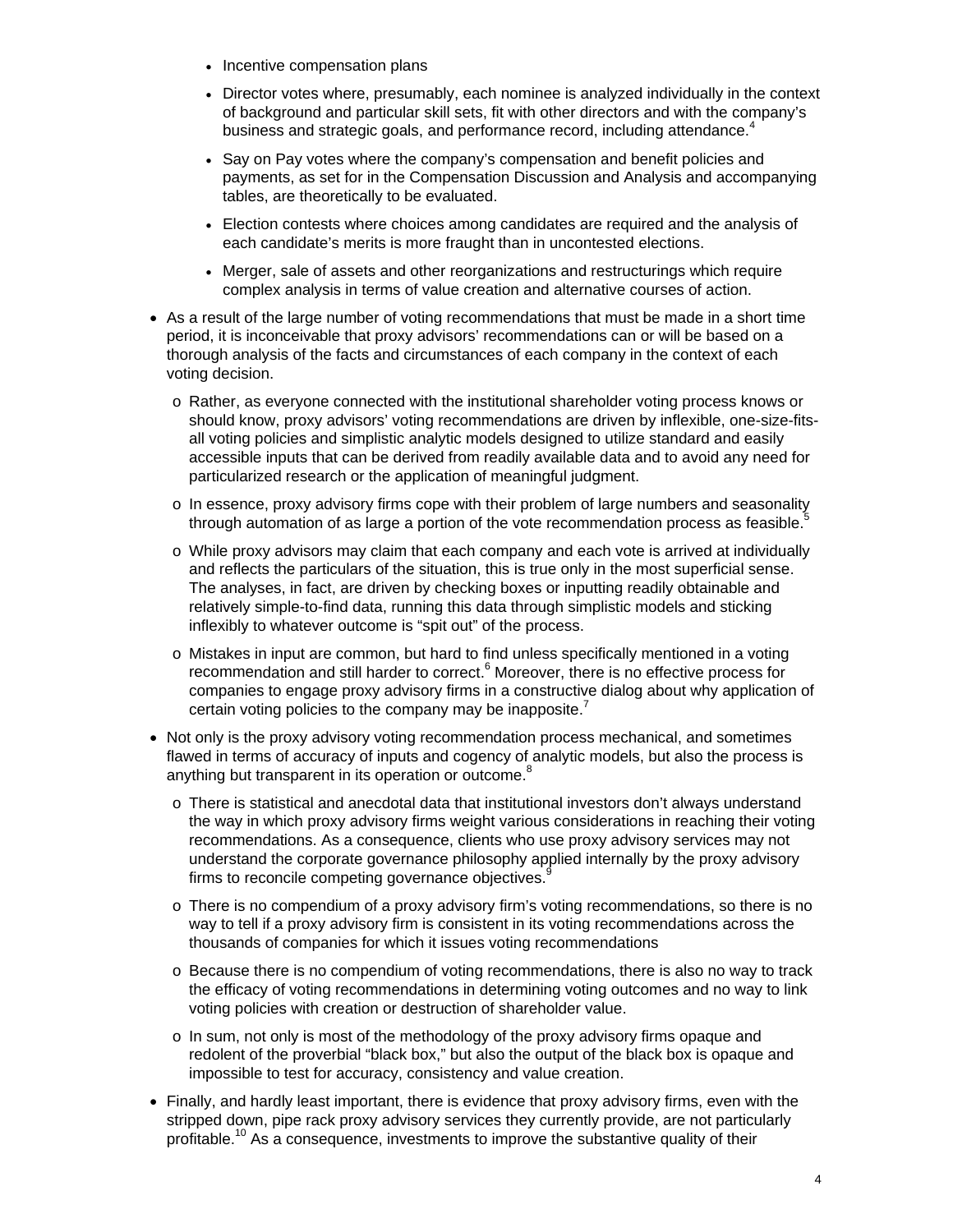recommendations on each voting decision at each shareholders' meeting for each company in the universe covered by the proxy advisory firms and the obvious fact that most investment processes and output seems unlikely given the proxy advisory business model of making advisers place a low to virtually non-existent financial value on those recommendations and are unwilling to pay for a more complicated analysis.

under the proxy advisory firms' business model were summarized by Michael Ryan, former • Some of the consequences of the sheer volume of proxy vote recommendations required President of Proxy Governance, Inc. in a "farewell" letter to clients announcing that Proxy Governance was closing its doors:

"In a world where institutions have many hundreds or thousands of securities to vote on in a short period of time, it has simply become impossible for many institutions to read and digest analyses or consider thoughtful research. By requiring everything to be important, nothing is important.

As a result, as proxy voting has evolved for at least some customers to become a nonvalue-added compliance requirement — where quality and depth is less important than cost-savings — we determined we could no longer add significant value." $11$ 

#### **Federal Regulation**

In the summer of 2010, the SEC issued its long awaited concept release on the US proxy system, commonly referred to as the Proxy Plumbing Release.<sup>12</sup> Notably, one major portion of the section of the release focused on proxy advisory firms and solicited comment on a number of issues, including whether proxy advisory firms should be regulated by the SEC and, if so, in what ways, whether the proxy advisory firms' existing procedures result in research reports that are accurate and complete, and whether proxy advisory firms should disclose the process and models used to generate their voting recommendations.<sup>13</sup>

The SEC received a large number of responses to its inquiries about the role and functioning of proxy advisory firms. A significant number of the comments recommended that proxy advisory outcomes in ways that would permit observers to test not only the quality and consistency of their firms be regulated by the SEC, that they be required to allow companies to review and comment on their research before it is issued, at least to permit correction of factual errors, and that they be required to be far more transparent about their internal decision making processes and recommendations, but also the qualitative impact of shareholder adoption of their voting recommendations.

While it is impossible at this stage to predict whether, when and how the SEC might choose to regulate proxy advisory firms, any significant regulatory initiative would likely change the firms' current business model. Moreover, if as advocated by many, SEC regulation takes the form of requiring increased transparency and a process for correction of factual errors, let alone a mandatory hearing for aggrieved companies, the pressure on the current business model could be intense. If nothing else, it could unmask for all to see the mechanistic approach now being used and subject that approach to increased criticism.

More fundamentally, the DOL has issued a proposed revision of its rules under ERISA that would make proxy advisory firms fiduciaries with respect to all ERISA plans for which they provide open them up to questions about whether their internal decision making practices and policies be whether the mechanistic, one-size-fits-all approach now used by proxy advisory firms squared flawed methodologies and models and inadequate processes for detection and correction of error voting or other advice. Imposing the fiduciary standards of ERISA on proxy advisory firms would comport with the rigorous ERISA fiduciary duties of care and loyalty.<sup>14</sup> A critical question would with their fiduciary duties or whether a more case-by-case approach, tailored to the facts and circumstances of each company, would be required. Additionally, factual and analytical errors, and mistake might also raise serious fiduciary duty issues.

advocate,<sup>15</sup> the SEC might conclude that proxy advisory firms should be charged with fiduciary duties to their clients and to their clients' account holders under the Investment Advisers Act. An Moreover, as some of the comment letters on the SEC Proxy Plumbing Concept Release imposition of fiduciary duties by the SEC, unlike by the DOL, would apply to the proxy advisors'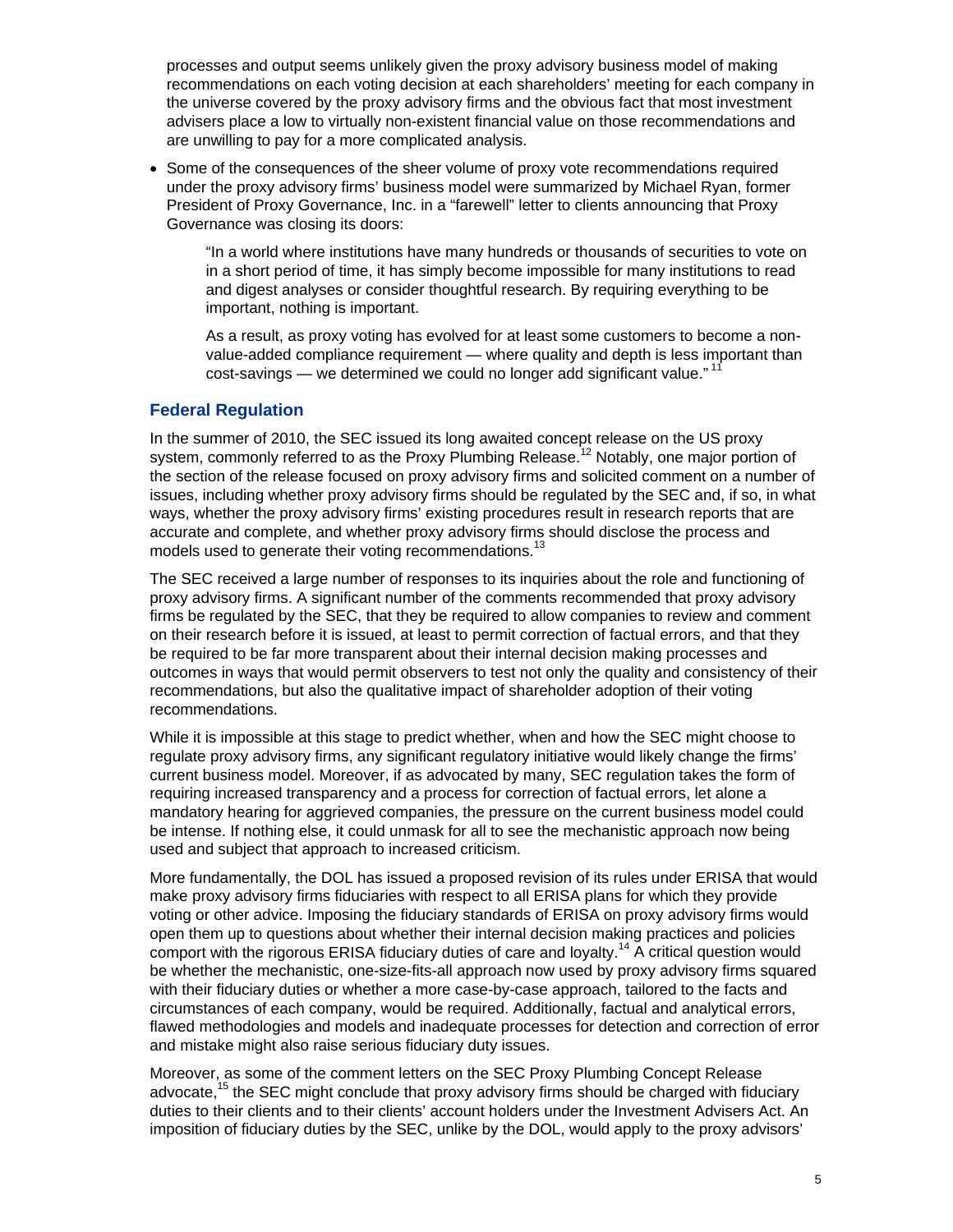mentioned above, would pose significant challenges to the business model of the proxy advisory entire client base, not just ERISA pension plans. It thus would be farther reaching in its application than the proposed DOL redefinition of an ERISA fiduciary and, for the reasons firms.

#### **Reevaluation of Interpretation That Investment Advisers' Fiduciary Duty Requires Voting All Portfolio Shares on All Matters**

Another significant (and perhaps fatal) fault line for proxy advisory firms is a possible reevaluation of the common understanding that investment advisors subject to ERISA and/or to the all matters. This understanding is based on the principle enunciated by both the DOL, as advisers under the Investment Advisers Act, that an investment adviser's fiduciary duty of care investment adviser's fiduciary duty requires it to vote all portfolio shares on all matters, of course, is the foundation on which most of the edifice of institutional voting as we know it today is built, Investment Advisers Act of 1940 have an affirmative fiduciary duty to vote all portfolio shares on interpreter of ERISA plan advisers' fiduciary duties, and the SEC, as regulator of investment includes its actions with respect to voting its portfolio securities.<sup>16</sup> The interpretation that an including, most importantly for the purposes of this *Commentary*, the proxy advisory business.17

facing institutional investors large and small - the every proxy season, year in and year out. To date, the investment advisery industry has dealt with this burden share value and portfolio performance, the industry has Recently, however, some regulators and commentators have begun to question the validity of this interpretation of an investment adviser's fiduciary duty. This questioning is a natural product of the current morass overwhelming number of votes that need to be cast by trying to find the most cost effective solution. Facing the wide-spread, if not universal, belief of investment decision makers (as opposed to corporate governance specialists hired to implement a cost effective voting system) that most company votes just don't matter to done what it had to do — create the lowest cost system it could to deal with the vast majority of votes that investment decision makers do not view as affecting share value.<sup>18</sup>

The obvious problem with the current institutional voting system, of course, is that it is not designed to and different circumstances of the thousands of public US thousands of additional foreign companies). As a matter cannot embrace case-by-case distinctions based on the companies to which it is applied annually (not to mention of logic, its one-size-fits-all premise can only be defended as complying with a fiduciary duty of care by an argument that:

**" The interpretation that s to vote all portfolio share** *Commentary*, the proxy **commentators have begun an investment adviser's fiduciary duty requires it on all matters, of course, is the foundation on which most of the edifice of institutional voting as we know it today is built, including, most importantly for the purposes of this advisory business. Recently, however, some regulators and to question the validity of this interpretation of an investment adviser's fiduciary duty."** 

- Most shareholder votes do not much matter economically, and therefore how and why shares are voted on non-economic issues shouldn't matter to the hypothetical prudent investor, or
- The one-size-fits-all foundation of today's version of corporate voting will in the long run create more shareholder value than any other system.

the vote does not matter. The second argument, at least as the evidence now stands, is also The first argument, of course, is circular because there should not be a fiduciary duty to vote if faulty because it lacks convincing empirical support and, at least to many, is counter-intuitive.

Importantly, the DOL in October 2008 issued a critical, but seemingly little noticed, interpretation of the application of ERISA fiduciary standards to the exercise of the shareholder franchise.<sup>19</sup> This interpretation categorically rejects the prevailing belief that ERISA fiduciary duty standards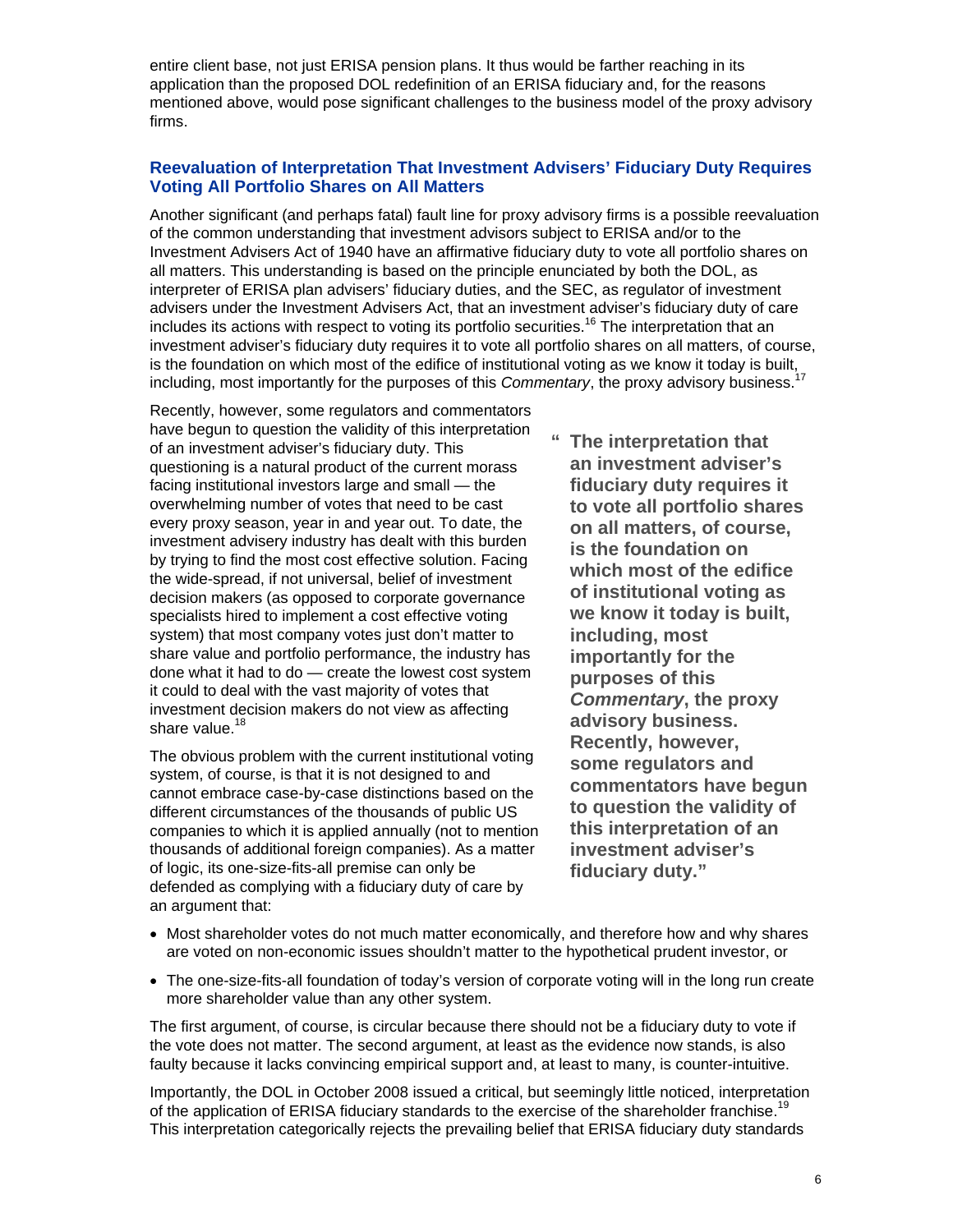require an investment adviser to vote all portfolio shares on all matters. Rather, it sets forth a far more nuanced analysis of the application of ERISA fiduciary standards to the voting of portfolio shares.

proxies, regardless of whether the vote is made pursuant to a statement of investment beneficiaries to unrelated objectives....If the responsible fiduciary reasonably determines that the cost of voting (including the cost of research, if necessary, to determine how to "The fiduciary duties described at ERISA Sec. 404(a)(1)(A) and (B), require that, in voting policy, the responsible fiduciary shall consider only those factors that relate to the economic value of a plan's investment and shall not subordinate the participants and vote) is likely to exceed the expected economic benefits of voting, or if the exercise of voting results in the imposition of…other restrictions, the fiduciary has an obligation to refrain from voting.

\*\*\*\*\*\*

"The fiduciary obligations of prudence and loyalty to plan participants and beneficiaries require the responsible fiduciary to vote proxies on issues that may affect the economic value of the plan's investments. However, fiduciaries also need to take into account costs when deciding whether and how to exercise their shareholder rights, including the voting of shares. Such costs include, but are not limited to, expenditures related to developing proxy resolutions, proxy voting services and the analysis of the net effect of a particular issue on the economic value of the plan's investment. Fiduciaries must take all of these factors into account in determining whether...the voting of a proxy... is expected to have an effect on the economic value of the plan's investment that will outweigh the cost of exercising such rights."<sup>20</sup>

The DOL interpretation regarding the application of fiduciary duty standards to the voting of portfolio securities coincides with a similar view of the SEC, expressed more succinctly, as follows:

violate its fiduciary obligations. There may even be times when refraining from voting a proxy is in the client's best interest, such as when the adviser determines that the cost of "We do not suggest than an adviser that fails to vote every proxy would necessarily voting the proxy exceeds the expected benefit to the client."<sup>21</sup>

The DO L interpretation continues by making a number of corollary points, including:

- An ERISA plan, or its managers, may adopt a share voting policy as part of a statement of investment policy for the plan. Moreover, investment advisers hired to manage investments for a plan subject to a statement of investment policy are bound by that policy, including any share an investment adviser would not be discharging its ERISA fiduciary duties if it adhered to a voting policy. However, "Such guidelines must be consistent with the fiduciary obligations set forth in ERISA Sec. 401 (a)(1)(A) and (B) and this interpretative bulletin, and may not subordinate the economic interests of the plan participants to unrelated objectives." Moreover, voting policy that did not comply with the DOL interpretation.<sup>22</sup>
- management" of portfolio companies, but only if the ERISA fiduciary "concludes that there is a reasonable expectation that such monitoring or communication with management...will involved....In creating an investment policy [which includes such monitoring or influencing], a fiduciary shall consider only factors that relate to the economic interest of plan participants and An investment policy may "contemplate activities intended to monitor or influence enhance the economic value of the plan's investment…after taking into account the costs their beneficiaries in plan assets, and shall not use an investment policy to promote myriad public policy preferences."<sup>23</sup>
- fiduciary authority in an attempt to further legislative, regulatory or public policy issues through Because of the heightened potential for abuse in such cases, the fiduciaries must be prepared • Finally, "Plan fiduciaries risk violating the exclusive purpose rule when they exercise their the proxy process….The mere fact that plans are shareholders does not itself provide a rationale for a fiduciary to spend plan assets to pursue, support or oppose…proxy proposals. to articulate a clear basis for concluding that the proxy vote… or the activity to monitor or influence management of the corporation is more likely than not to enhance the economic value of the plan's investment before expending plan assets."<sup>24</sup>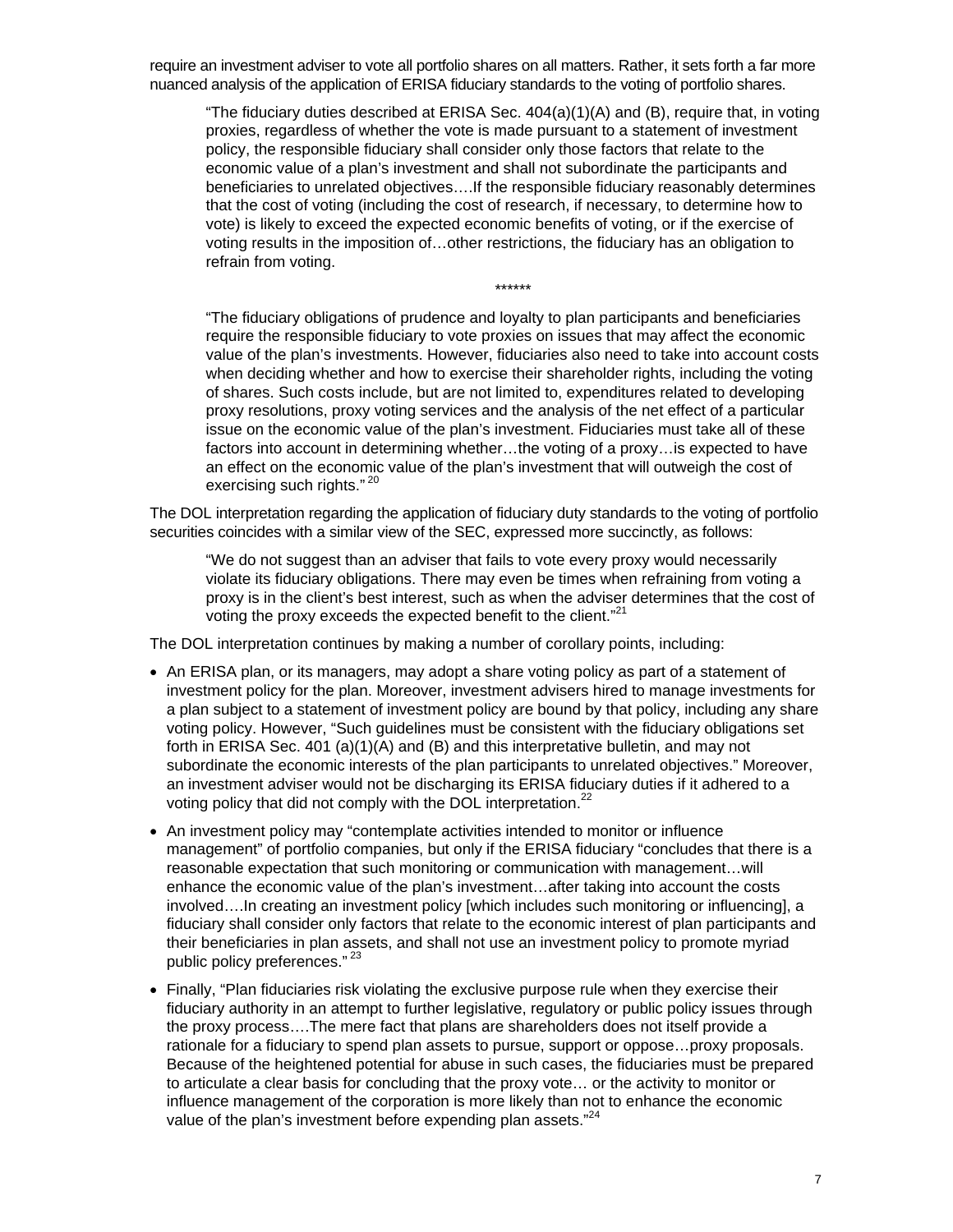The implications of the DOL interpretation of the application of ERISA fiduciary duty standards to investment adviser voting of portfolio shares (as well as that of the SEC in the more general context of the Investment Advisers Act) are several and profound.

- First, both the DOL and SEC interpretations are consistent with at least three different basic approaches to institutional investor portfolio share voting, each of which would comply with the prudent man rule under a conventional reading of the fiduciary duty of care:
	- $\circ$  Rather than being required by fiduciary duty to vote all shares on all matters, an institutional investor is required to balance the economic cost of casting a vote on a particular matter (which would include the costs of analysis and casting the vote, as well as the risk the vote would have the undesirable effect of reducing, not enhancing, shareholder value) against the potential economic benefit to be gained by voting the shares. If the investor concludes that voting on a specific issue or type of issues is not cost effective, its duty to its investors is not to vote and thereby waste the investors' assets. If it concludes that the cost of the vote is outweighed by the potential economic benefit of the vote, its duty is to vote. Different fund managers will reach different conclusions as to the cost/benefit analysis on specific types of votes and on specific votes, but that merely recognizes their considered, but different, judgment, as prudent investors of how best to create value in their clients' accounts.<sup>25</sup>
	- $\circ$  Other prudent investment advisers might conclude they should vote all portfolio shares on all matters as they do today, using one-size-fits-all, low cost voting policies and simple-toapply analytics, based on their considered judgment that in the long run application of what they consider to be good corporate governance policies will, on balance, create more value for their portfolio stocks than not voting. This, in effect, is a justification commonly advanced by quantitative investment advisers for their utilization of today's voting model. When confronted with the lack of consensus among academics and other observers that today's voting model does create shareholder value in the aggregate, prudent investors of this ilk would counter that the evidence today's voting model destroys shareholder value is equally inconclusive, but that good governance on the whole should be better than not so good or affirmatively bad governance.
	- $\circ$  The third iteration of a prudent investment adviser would be one with a relatively small number of portfolio companies or a system utilizing red flags to identify portfolio companies in need of governance reform. Either case, presumably, should justify a reasoned conclusion by the adviser that the economic benefits of voting its portfolio shares or its redflagged portfolio shares based on a case-by-case application of its view of good governance policies, and taking into account the particular facts and circumstances of the company, outweigh the economic costs. The third iteration, of course, would achieve the case-by-case analysis advocated by many of the critics of the current proxy advisory dominated model of voting portfolio securities by "rote" so to speak, but in a manner that avoided the economic infeasibility of a meaningful case-by-case vote for thousands of portfolio securities.
- Importantly for investment advisers, they would be freed of the tyranny of having to vote all portfolio shares on all matters, if they concluded that do so incurs greater economic costs than law of large numbers of companies and votes to insure their preeminent position in determining economic benefits to their portfolios. The other side of the coin, however, would be inevitable damage to the proxy advisory business model. No longer could proxy advisors count on the voting outcomes and to create an ever expanding business base as the number of shareholder votes continues to increase. Rather, presumably, the proxy advisory firms would have to justify their simplifying one-size-fits-all analyses as creating more economic value than cost, a burden which, as a practical matter, they do not bear in today's world of required voting of all shares on all matters.
- Moreover, under the DOL interpretation, pension fund trustees (whether public employee and - union pension funds or privately sponsored pension plans) could not simply impose a one-size fits-all set of voting policies on its investment managers without the latter's concurrence that those voting policies did indeed confer economic value on the plan assets they were charged with investing. At least in the view of the DOL, those charged with the actual investment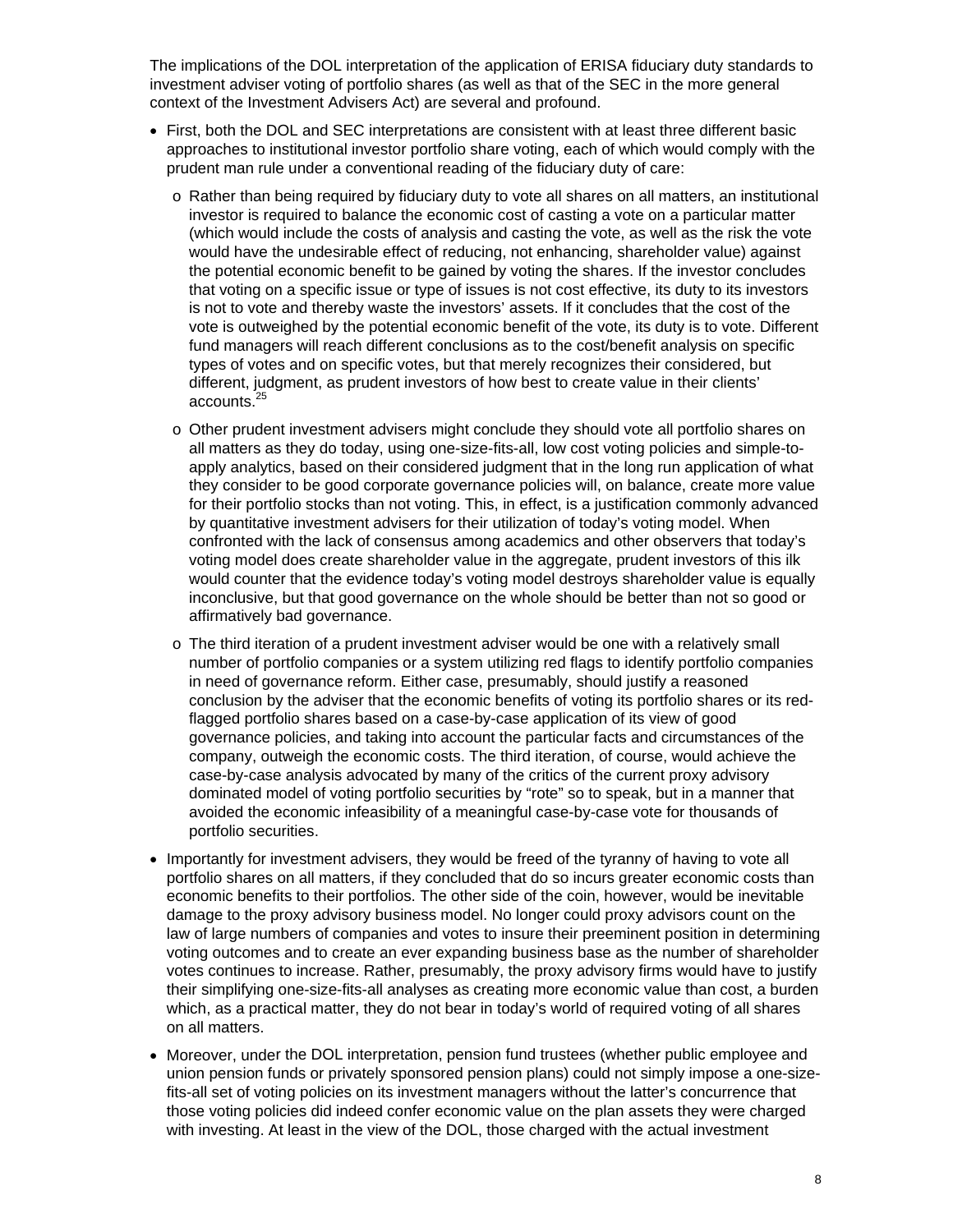decision making would have to reach an independent conclusion as to whether and how to vote portfolio shares.

• Finally, the functional dichotomy between invest decision makers and voting decision makers against the consistent emphasis of the DOL and SEC interpretations on requiring an economic , purely economic test would not disable the corporate governance community from dominating prevailing marginalization of investment decision makers and their views as to the presence or that permeates today's world of institutional investing raises significant issues when viewed justification for each vote of shares of each portfolio company. If the insistence on applying a and in some cases monopolizing, the voting process, it would at least call into question the absence of positive economic value to be gained by most shareholder ballot votes.<sup>26</sup>

#### **Conclusion**

Apotheosis or apogee is the question for the proxy advisory industry and, more generally, the institutional investment world. The answer is not clear. But it is not far-fetched to conclude that the very success of today's corporate governance voting model carries within its own seeds of destruction. Too many votes on too many issues exposes the current model for what it is — a low cost, largely mechanistic answer to a perceived governmentally mandated requirement that institutional investors vote all portfolio shares on all matters.

As the reality of the current institutional voting model becomes more apparent under the pressure of more shareholder votes on more issues, $^{27}$  it will lead to increased frustration, certainly on the part of companies and company advisers and quite probably on the part of at least many investment decision makers in the institutional investor community. More important, the inevitability mechanistic current voting model seems to be leading to a fundamental reappraisal of the underpinnings of the current model — the belief that an institutional investor's fiduciary duty to its clients requires it to vote all of its portfolio shares on all matters regardless of cost, complexity or potential to increase share value. In its place we might well get a recognition that different prudent investors would make different decisions about share voting under their particular investment thesis, and that, like so many other things in life and the law, there is no one "right" answer to dealing with the tens of thousands of annual votes that confront the investment advisery industry. This recognition would free investment advisers to cope with public company share voting in the way each determined best served its investment principles and style and thus the true interests of its investors.

#### **Endnotes**

- *on Executive Compensation*, "A Call for Change in the Proxy Advisory Industry Status Quo: The Case for 1. *Center*  Greater Accountability and Oversight" (Jan. 2011) (hereinafter cited as "Center on Executive Compensation White Paper") at 3 (ISS "controls the market, with a 61 percent market share,…Glass, Lewis & Co. controls approximately 37 percent of the market")(footnotes omitted). There are several other small domestic proxy advisory firms, including Eagan-Jones Proxy Services, Marco Consulting Group, Sustainable Investments Institute and Proxy Impact.
- 2. *See, e.g., id.* at 3-6 and 19-27.
- 3. *See, e.g., Id.* at 24-25.
- 4. As corporate governance activists, usually supported by proxy advisory firms, continue to press for additional substantive information about individual directors and their functions and strengths in the board room, the amount of increasingly more time intensive. Nor does it behoove proxy advisors to ignore the plethora of available information, if information available for voting decisions on directors, and directors in the context of the strengths and weaknesses of other board members, increases and becomes more complex and nuanced, making the evaluation process they are to claim that their voting recommendations for directors are based on anything more than the absence or presence at a company of governance practices that the proxy advisory firms deem sufficiently negative to warrant no vote or withheld votes.
- 5. See, e.g., Center on Executive Compensation White Paper at 32 ("In recent years, ISS has made a major push to reduce its cost structure by locating much of its data collection and research activities outside the United States, particularly to the Philippines"); 56 ("To cope with the massive amount of data collection and analysis required to analyze proxy issues at thousands of companies, the proxy advisory firms have…largely outsourced their own "data mining" operations.").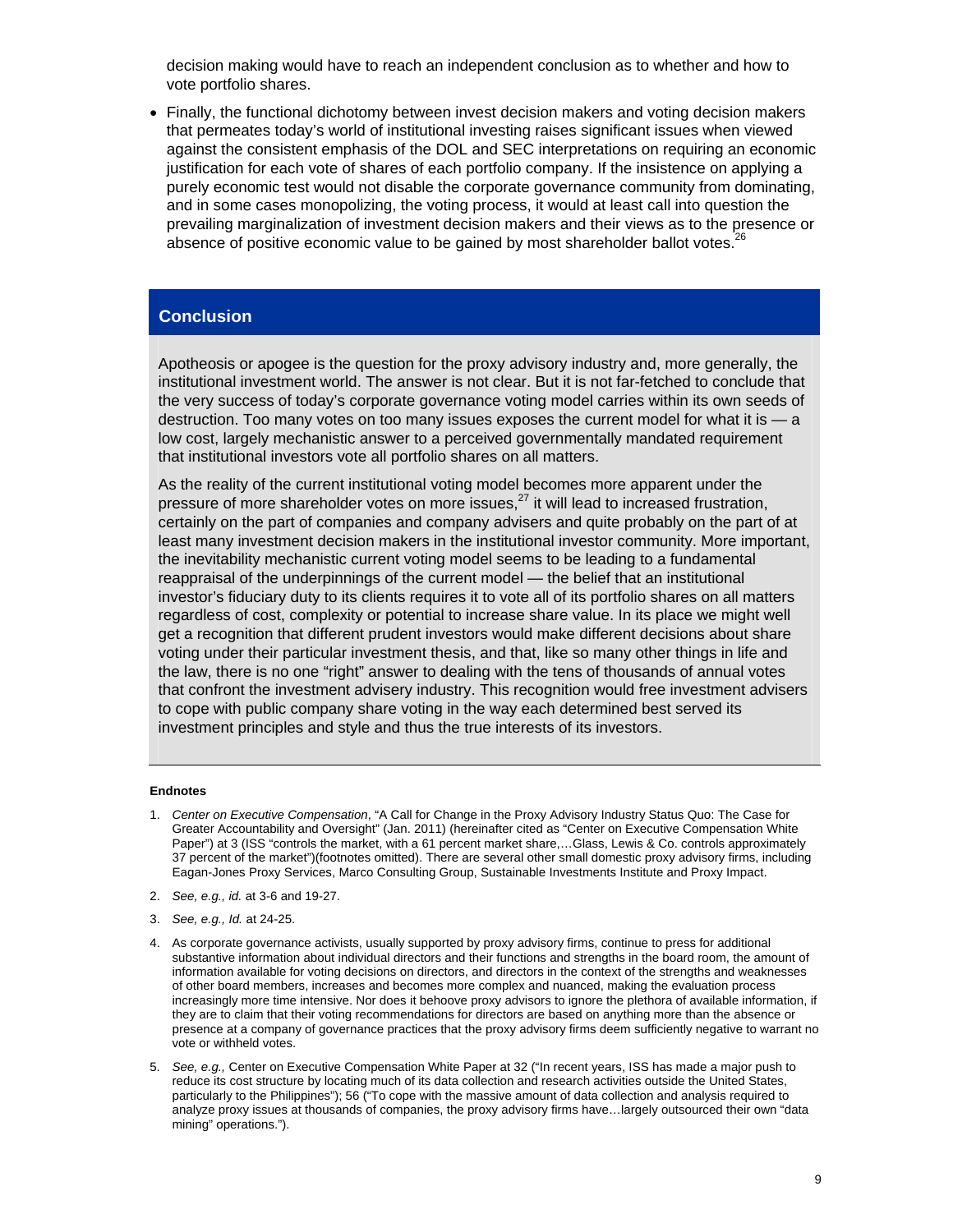- 6. The difficulties include that ISS affords only very large issuers an opportunity to review its recommendations prior to Secretaries and Governance Professionals Comment Letter to the Securities and Exchange Commission on Concept publication, and Glass Lewis has no review process. The lack of a transparent and effective process for correcting errors in a recommendation prior to publication and an extreme aversion to correction after publication at both ISS and Glass Lewis further compounds the problem. The result is that some number of recommendations (there are no meaningful statistics, only anecdotal evidence) is based on incorrect facts or misinterpretation of corporate governance documents and disclosure materials, some of which recur year after year. See *Society of Corporate*  Release on the US Proxy System and Appendix A thereto, File No. S7-14-10 (Dec. 27, 2010)(hereinafter cited as "Society Proxy Plumbing Comment Letter"); Center on Executive Compensation White Paper at 55-59. See also Letter from Headwaters Incorporated to ISS Proxy Advisory Service, Feb. 22, 2011, available at <http://www.sec.gov/Archives/edgar/data/1003344/000119312511042128/dex9933.htm>.
- 7. ISS affords large cap companies a limited review of a draft voting recommendation of usually 24-48 hours (sometimes including weekends or holidays), but apparently is inconsistent about correcting factual errors and only rarely changes its recommendations based on a company's arguments about why they are inappropriate. ISS provides no review to mid cap and small cap companies, and Glass Lewis has no review procedure for its voting recommendations. Moreover, both proxy advisers are frequently faulted for repeating errors in fact or analysis year after year, notwithstanding company attempts to seek correction. See, e.g., Society Proxy Plumbing Letter, particularly Appendix A; Center on Executive Compensation White Paper at 58-60.
- 8. See, e.g., Society Proxy Plumbing Comment Letter; Center on Executive Compensation White Paper 60-61; *Committee on Federal Regulation of Securities of Business Law Section of American Bar Association*, Comment Letter on Concept Release on the US Proxy System, File No. S7-14-10 (Dec. 17, 2010)(hereinafter cited as ABA Proxy Plumbing Comment Letter") at Part III. B.
- 9. Choi, Fisch & Kahan, "Director Elections and the Role of Proxy Advisors", 82 So. Cal L. Rev. 101 (2009).
- 10. *See, e.g*., Center on Executive Compensation White Paper at 10, 32.
- 11. Letter of Michael J. Ryan, President, Proxy Governance Inc., dated December 23, 2010 (hereinafter cited as Ryan Letter).
- 12. Concept Release on the US Proxy System, SEC Release Nos. 34-62945; IA-3052; IC-29340; File No. S7-14-10.
- 13. See, e.g., ABA Proxy Plumbing Comment Letter at Part III. B.; Society Proxy Plumbing Comment Letter; Center on Executive Compensation, Comment Letter to Securities and Exchange Commission on Concept Release on the US Proxy System, File No. S7-14-10 (Oct. 25, 2010)(hereinafter cited as "Center on Executive Compensation Proxy Plumbing Comment Letter").
- 14. See Department of Labor proposed regulation under Employee Retirement Income Security Act of 1974 redefining the term fiduciary under Section 3(21) (available at [http://www.federalregister.gov/articles/2010/10/22/2010-](http://www.federalregister.gov/articles/2010/10/22/2010-26236/definition-of-the-term-fiduciary) [26236/definition-of-the-term-fiduciary](http://www.federalregister.gov/articles/2010/10/22/2010-26236/definition-of-the-term-fiduciary)).
- 15. *See, e.g*., Society Proxy Plumbing Comment Letter; ABA Proxy Plumbing Comment Letter at Part III. B.; Center on . Executive Compensation Proxy Plumbing Comment Letter; Center on Executive Compensation White Paper at 67-73
- 16. *See, e.g*., Letter from Allan Liebowitz, Deputy Asst. Sec'y of Pension Welfare Benefits Admin. of US Dept. of Labor to Heimuth Fandl, Ch. of Retirement Bd. of Avon Products, Inc. (Feb. 23, 1988)(commonly referred to as the "Avon Letter")( "In general, the fiduciary act of managing plan benefits…would include the voting of proxies…the Department's position is that the decision as to how proxies should be voted…are fiduciary acts…"); Investment Advisers Act Release No. 2106, "Proxy Voting by Investment Advisers," (Jan. 31, 2003).
- 17. *See, e.g.*, Center on Executive Compensation White Paper at 17-19; *Latham & Watkins Corporate Governance Commentary*, "[The Parallel Universes of Institutional Investing and Institutional Voting](http://www.lw.com/upload/pubContent/_pdf/pub3446_1.pdf)" (April 2010) (hereinafter ci ted as "Latham & Watkins Parallel Universes"); *Latham & Watkins Corporate Governance Commentary*, " [The Future of](http://www.lw.com/upload/pubContent/_pdf/pub3617_1.pdf)  [Institutional Voting: Three Paradigms"](http://www.lw.com/upload/pubContent/_pdf/pub3617_1.pdf) (July 2010) (hereinafter cited as "Latham & Watkins Three Paradigms"). *See*  also Ryan Letter ("...the current regulatory structure has transformed the corporate governance function, certainly not for all but for many, into a need to satisfy a compliance burden as opposed to a value-added pursuit of better governance thinking and research. The implication from the current regulatory environment is that regulated institutions would "vote on all issues, all of the time.").
- 18. See, e.g., Center on Executive Compensation White Paper at 55-57; Latham & Watkins Parallel Universes; Latham & Watkins Three Paradigms
- 19. See Department of Labor interpretation of the legal standards imposed by Sections 402, 403 and 404 of Title I of ERISA, codified in 29 CFR Part 2509.08-2
- 20. Id. at Section 1. Indeed, if an investment adviser was bound to vote all portfolio shares on all matters, without regard to a meaningful cost/benefit analysis, it would be difficult, perhaps impossible, to justify not recalling all lent shares in advance of the respective record dates for all shareholder meetings. Only an economic cost/benefit analysis that concluded the revenues achieved by a share lending program outweighed the potential economic benefits of recalling lent shares prior to record dates to enable their being voted would justify a fiduciary's decision to forego the voting franchise. *See Committee on Federal Regulation of Securities of Business Law Section of American Bar Association*, Letter to Securities and Exchange Commission on Reporting on Proxy Votes on Executive Compensation and Other Matters, File No. S7-30-10 (November 22, 2010)(hereinafter cited as "ABA Proxy Vote Comment Letter") ("Under any circumstances, an…[investment manager] is entitled to determine (explicitly or implicitly) that the value of lending securities exceeds the value of voting on proposals.")
- 21. Investment Advisers Act Release No. 2106, supra n.15 at text acc.n.18.